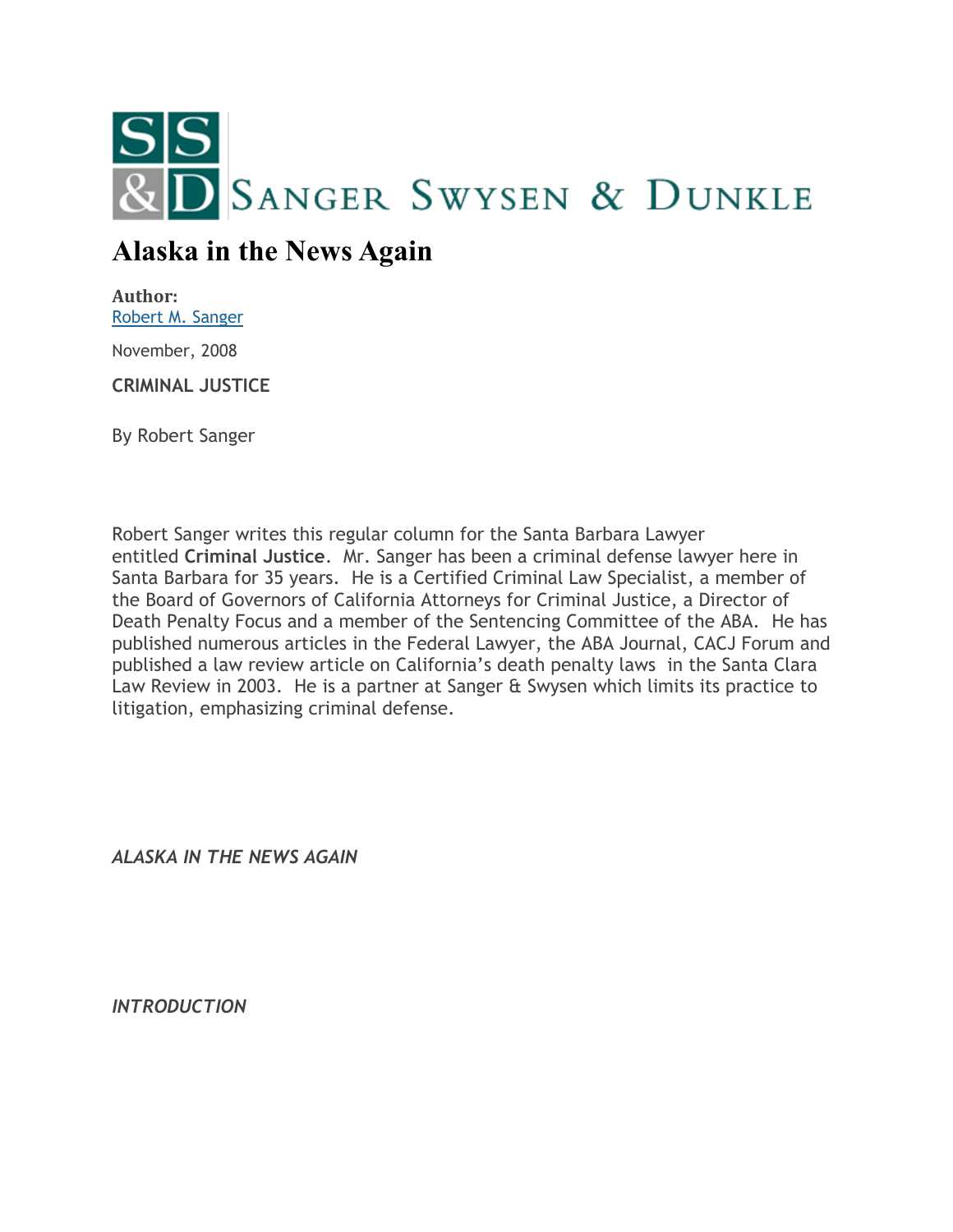Alaska's Senator Ted Stevens as a convicted felon may have been returned to the United States Senate. And a certain Alaskan politician, who gained brief national fame, is returning to that state under investigation which may result in further legal procedures.[\[1\]](#page-5-0) But yet another Alaskan, William Osborne, is languishing in prison for kidnapping, assault and sexual assault and he is also claiming that he is innocent. It is Mr. Osborne' case that we will look at in this month's *Criminal Justice* column.

The Ninth Circuit agreed that William Osborne should have access to evidence for DNA testing but the State of Alaska disagreed and petitioned the United States Supreme Court for Certiorari. On Monday, November 3, 2008, the highest court granted the Writ and the case will be briefed this Term. Argument and the decision my come by the end of the Term in July or may be held over until the October 2009-2010 Term. The case presents interesting legal and philosophical issues.

## *OSBORNE V. THE DISTRICT ATTORNEY'S OFFICE FOR THE THIRD JUDICIAL DISTRICT*

On the face of it, it is hard to understand why a person should not be allowed to have access to evidence to have it analyzed if it may prove him innocent. Barry Scheck of the Innocence Project points out that 223 wrongfully convicted people have been exonerated since 1989 based on DNA retesting. Specifically, regarding this case, he told the New York Times, "Why would anyone be afraid to learn the truth in this case? There is no rational reason to deny DNA testing that could prove innocence or confirm guilt." $\mathbb{Z}$  The Ninth Circuit agreed with this rationale in April of 2008, $\mathbb{Z}$  stating that further DNA testing could either exonerate an innocent man and leave authorities free to find the real culprit or confirm the guilt of the truly guilty. It held that Mr. Osborne, who had brought an action under 42 U.S.C. Section 1983, did have a limited Due Process right of access to the evidence for post-conviction DNA testing.

Nevertheless, the District Attorney and the State of Alaska decided to seek certiorari and ask that the United States Supreme Court reverse. Alaska and only six other states that do not require law enforcement to allow post conviction DNA testing. The remaining forty three states[,](#page-5-3) including California,  $\mu$  have enacted specific legislation allowing such testing. The statutes differ in scope and approach. The California statute, passed in 2000, provides a motion procedure for the testing or retesting of evidence in any case where a person is convicted of a felony and can make a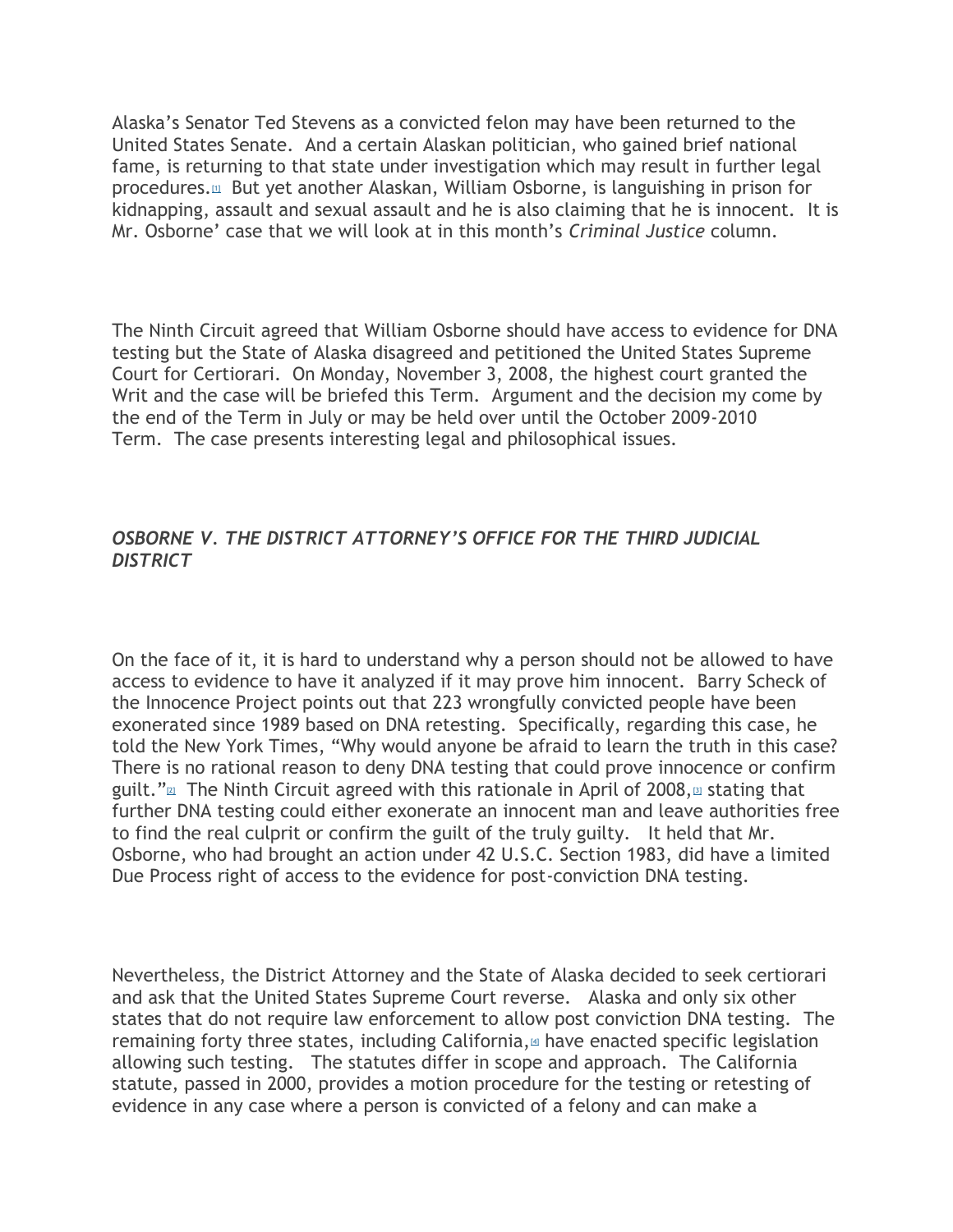threshold showing, among other things, that the evidence is available, that there is a *prima facie* showing that the evidence to be tested presents a material issues and that there is a reasonable probability that the verdict or sentence would have been more favorable[.](#page-5-4)<sup>51</sup>.

So, in light of the apparent logic of the Ninth Circuit decision -- the desirability of seeking the truth, of convicting the guilty and of exonerating the innocent – one would wonder what is up in Alaska. Despite what we all may have learned about Alaskan politics recently, it seems a questionable use of oil revenues to pursue this case to the United States Supreme Court. But, even more perplexing is the decision of the Court, itself, to hear the case. Why not simply allow the Ninth Circuit opinion to stand? What important matter of Constitutional law requires that his case be heard? In a Court recently taken by citing state legislators as the barometer of Constitutional meaning, is there a reason to question an 86% "mandate?" To take a shot at understanding the Court's grant of *cert*. we can look to the Ninth Circuit opinion, the Petition for Certiorari, the Opposition and Reply and try to divine the meaning of the brief Order itself.

## *WHY WAS* **CERTIORARI** *GRANTED?*

As we all know, it takes at least four votes to grant *cert.* There is not necessarily an institutionally coherent basis for the four votes. *Cert*. is sometimes dismissed as improvidently granted. And, the justices voting to grant *cert*. often find that their rationale for granting it is not borne out in the final opinion of the Court.

At the time of this writing, the Court has granted certiorari but has not delineated specific questions. It appears that the general question at issue is whether or not a convicted felon can use 42 U.S.C. Section 1983 to secure access to evidence for post conviction DNA testing. The grounds relied upon by the Ninth Circuit were that *Brady v. Marylan[d](#page-5-5)[6]* and the Fourteenth Amendment create a civil right interest that is enforceable under that statute and that it may be invoked post-conviction. That string of propositions has not been decided by the United States Supreme Court.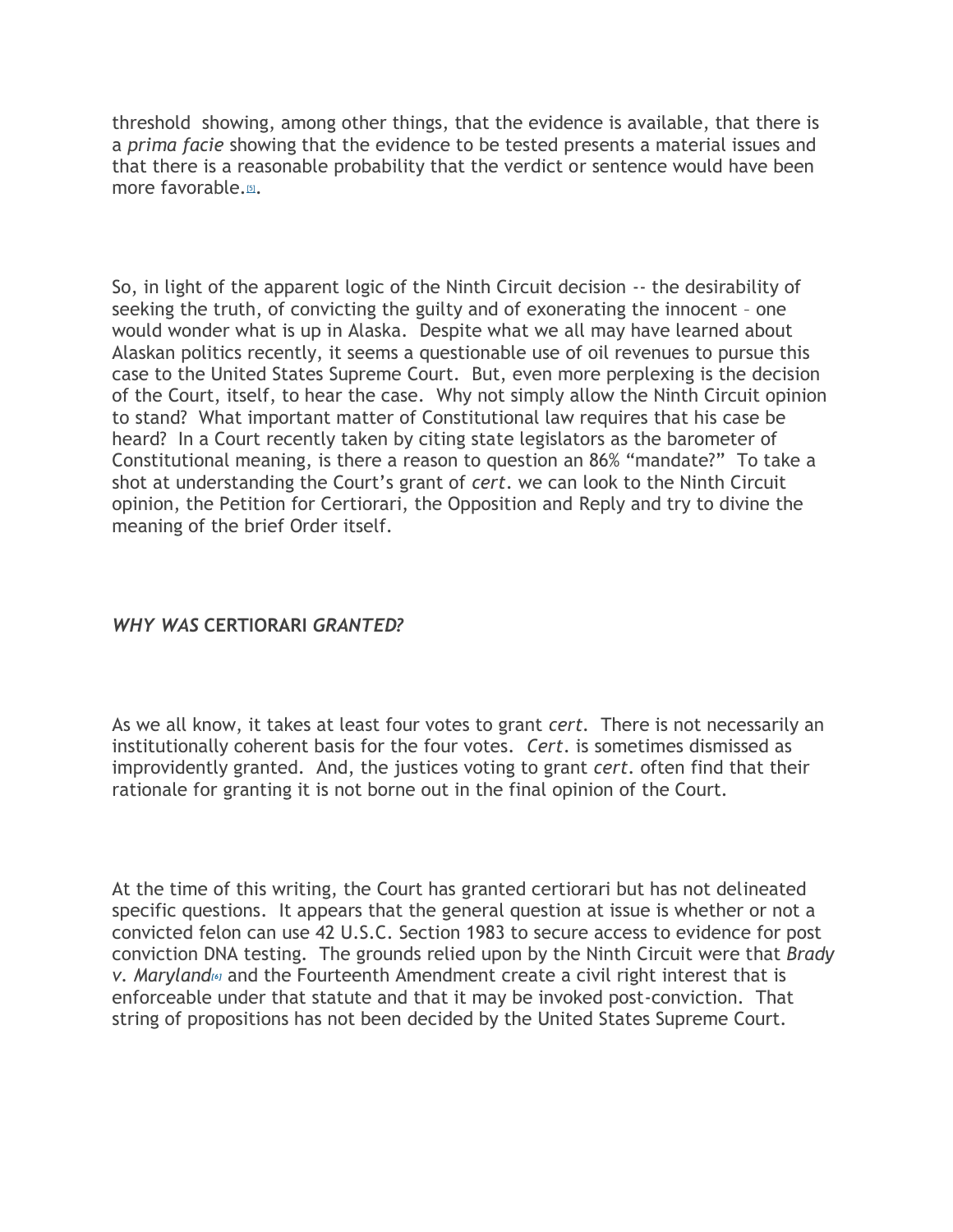Heretofore, it has been the case that a defendant has the right to have the government provide exculpatory evidence while his or her case is pending but the Court has not extended that to a case where the defendant has been convicted and the case is over. In addition, the Civil Rights Act, in particular 42 U.S.C. Section 1983 *et seq*., has not been authorized as a vehicle to do this kind of discovery in such cases where the conviction has already occurred.

The Supreme Court, in its Order Granting Certiorari, does not specify. However, it seems from the briefing that both of these major issues are at play. Underneath it all, however, is the concept that there may be a case where DNA can be tested or retested and where it may resolve guilt or innocence. The Supreme Court seems poised to say whether or not the person convicted in such a case will be allowed to put that evidence to the ultimate test.

## *SHOULD THE COURT HEAR THE CASE ON THE MERITS?*

When looked at as a case of first impression, which it clearly is, it is easier to understand how the Court – or four Justices thereof – decided to grant *certiorari*. It is also true that the Circuits are in conflict over both issues. The Ninth Circuit in this and preceding cases is at odds with two or three of the other federal circuits on each issue. So, it makes some sense that the Supreme Court would decide the both issues: 1) Whether a civil rights action can be brought independent of any pending litigation to obtain discovery on a yet to be asserted innocence claim; and 2) Whether the Due Process Clause an[d](http://sangerswysen.com/articles/alaska-news-again#_ftn7) *Brady v. Maryland*<sub>*n*</sub> provide for a requirement that the government (law enforcement and the prosecution) provide exculpatory evidence after a case is over.

Alaska made a number of arguments in favor of overturing the Ninth Circuit, some of which were related to the case itself. They argue that the DNA tests would not be dispositive on guilt or innocence, that the plaintiff confessed during a request for parole and that there was other evidence of guilt. These arguments were rejected by the Ninth Circuit which, in essence, found that the type of evidence -- uncertain cross-racial eyewitness identification, circumstantial evidence that was inconclusive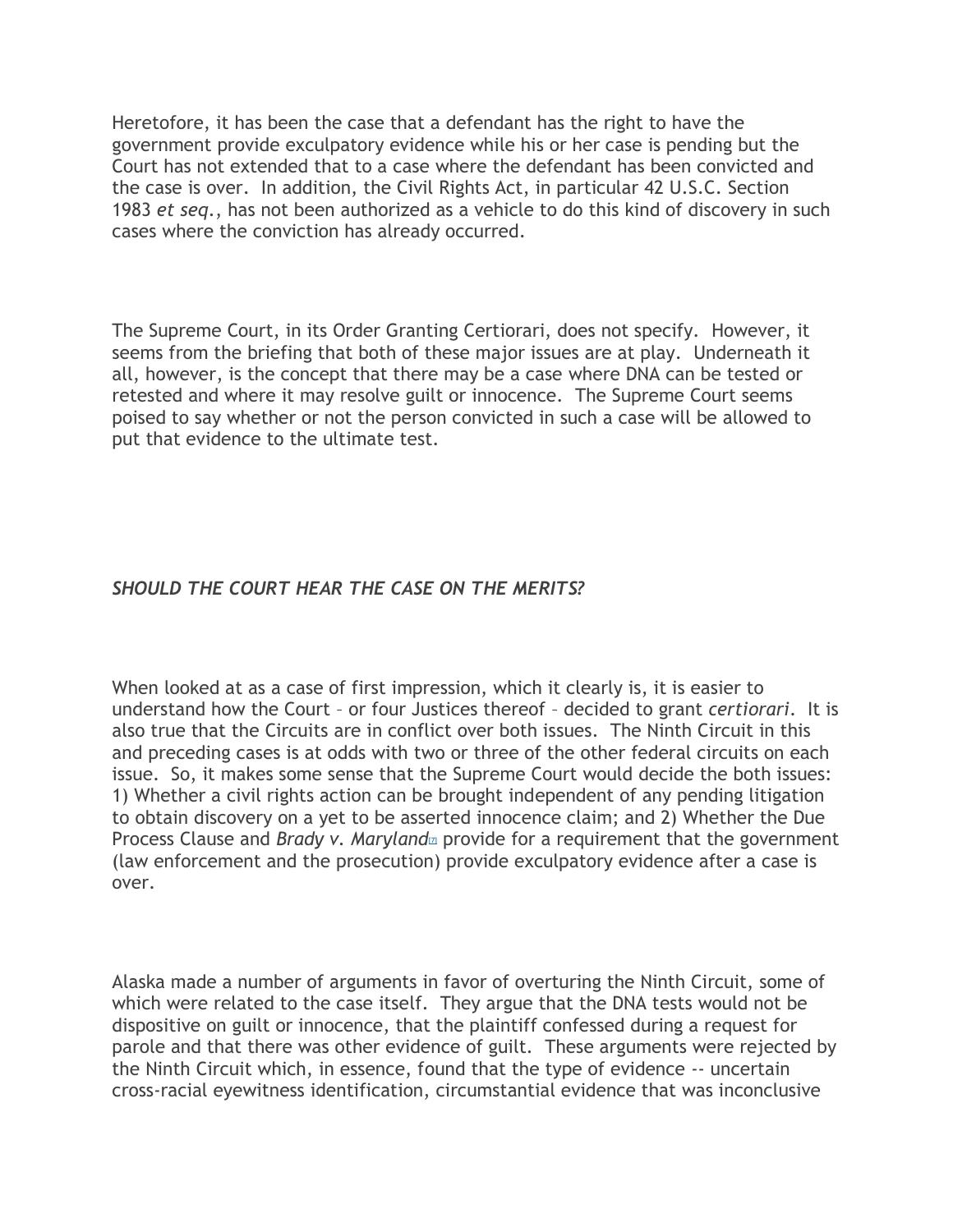at best and the subsequent "confession" made in a showing of remorse to obtain release -- created just the sort of situation where wrongful convictions resulted in other cases. And many of those wrongful convictions were discovered as a result of further DNA testing.

Alaska then went on to argue that a person in Osborne's position should be required to file his habeas corpus petition and to make a showing that he was likely to prevail in order to get the discovery. The Ninth Circuit had little trouble with the argument. A convicted but innocent person may not be able to make a showing of innocence without the evidence and he may not be able to get the evidence any other way. They point out that the scientific evidence linking Mr. Osborne to the crime was such that one out of every six or seven African American subjects could have left the trace evidence. This, taken with other evidence that he may not have been at the scene, that other trace evidence clearly was not his and the weakness of cross-racial identifications was sufficient to make it over the threshold to require that the DNA testable evidence be made available.

The government also argues for the finality of decisions. This has a certain "law and order" appeal and also avoids the messy truth that hundreds of people have been exonerated – the wrong person was convicted and the real criminal remained free. It is an inconvenient truth but a truth nonetheless. It make no doctrinal sense to not allow release of potentially exculpatory evidence just because there is a "final" decision even though the government cites the disturbing line of cases which purports to hold that claims of actual innocence are not legally cognizable in habeas unless coupled with a constitutional violation.

In the Reply Brief, Alaska argues that this also violates the principles of federalism. Even though forty three other states have enacted legislation requiring that the government allow DNA testing, they argue that a Supreme Court decision upholding a limited right to post-conviction testing would interfere with the states' rights to "experiment" with legislation defining when such a right would attach. This deference to state rather than constitutional authority, of course, is only applied depending on whose ox is being gored – as we found out when soon to be judicially appointed candidate Bush's ox was being Gored[.](#page-5-6)<sup>[8]</sup> Either there are constitutional principles or there are not. It does not seem appropriate to determine that constitutional principles only apply occasionally.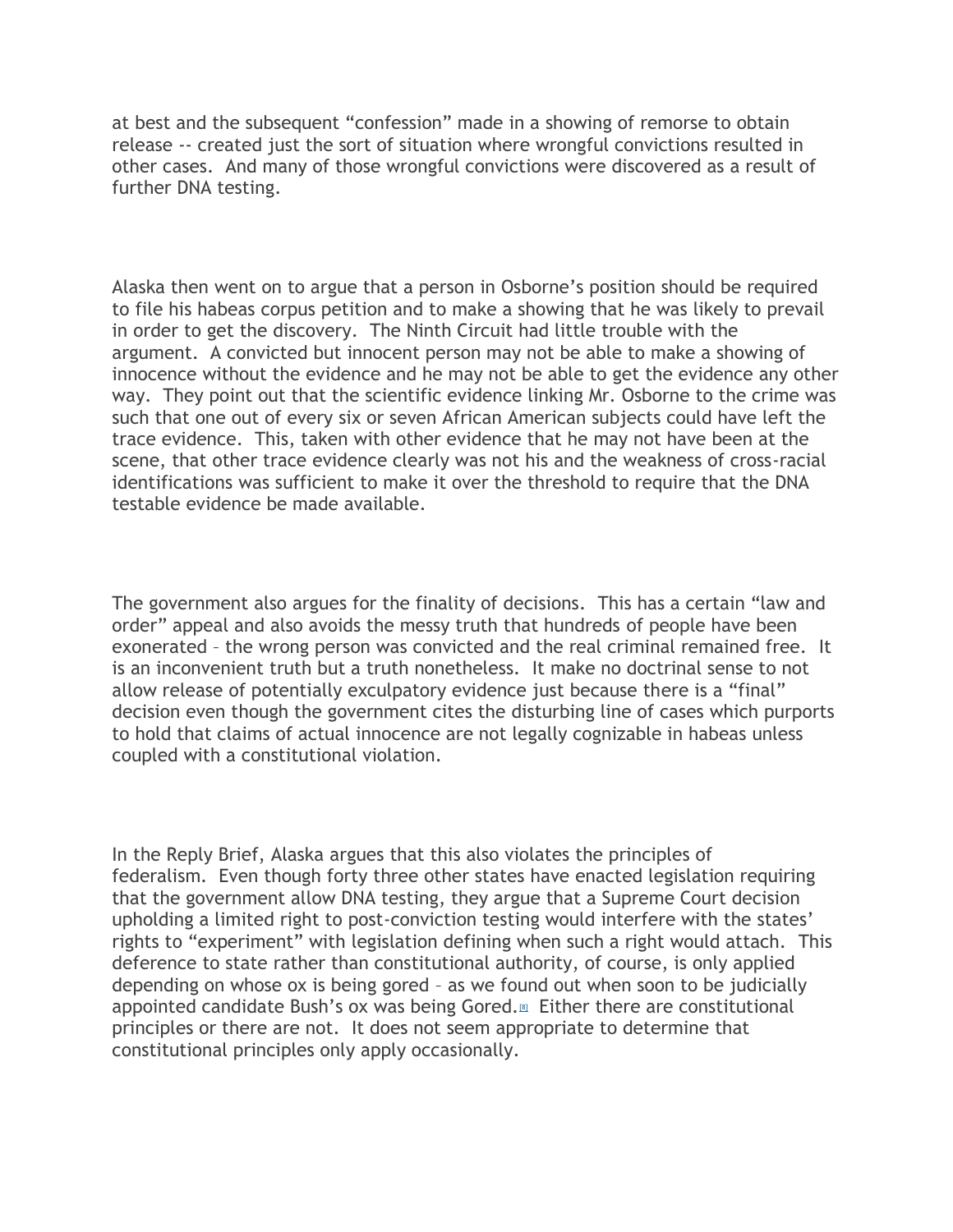It seems that the Supreme Court could make an interesting jurisprudential decision in this case. It is probably true that law enforcement cannot be required to produce evidence in closed cases on whim. On the other hand, it seems that there is a constitutional right to obtain evidence for retesting where a colorable claim of actual innocence suggests that the wrong person may be in prison or even facing death. Justice is expensive. We really cannot have it any other way if we want to minimize the conviction of the innocent and maximize the apprehension and conviction of the guilty.

<span id="page-5-0"></span>[1]As of the time of this writing, Alaska Senator Ted Stevens holds a majority of the votes in his race for re-election to the United States Senate and is expected to win the election. Alaska Gov. Sarah Palin faces ethics charges and her approval rating in her home state has dropped considerably. See, e.g., Yareth Rosen, "Sarah Palin Returns to a Changed Alaska," *Christian Science Monitor*, November 9, 2008.

<span id="page-5-1"></span>[2]David Stout, "Supreme Court to Review DNA Testing," *New York Times*, November 3, 2008.

<span id="page-5-2"></span>**[3]** Dsborne v. District Attorney's Office II, \_\_ F3d\_ (9th Cir., 2008). Note that there was a prior federal appeal in this matter, *Osborne v. District Attorney's Office I*, 423 F3d 1050 (9<sup>th</sup> Cir., 2005). The prior appeal dealt with the threshold issue of whether a civil rights case could be brought on these grounds since it might result in a challenge to a criminal conviction. The Ninth Circuit determined in *Osborne I* that it could be and remanded the case to determine if a civil right had been violated.

<span id="page-5-3"></span>[4]California Penal Code Section 1405.

<span id="page-5-5"></span><span id="page-5-4"></span>[5]California Penal Code Section 1405(f).

[6]*Brady v. Maryland*, 373 U.S. 83 (1963) holding that a defendant in a *pending* criminal case has a right to the production of exculpatory evidence by the government..

<span id="page-5-6"></span>[7]*Supra*.